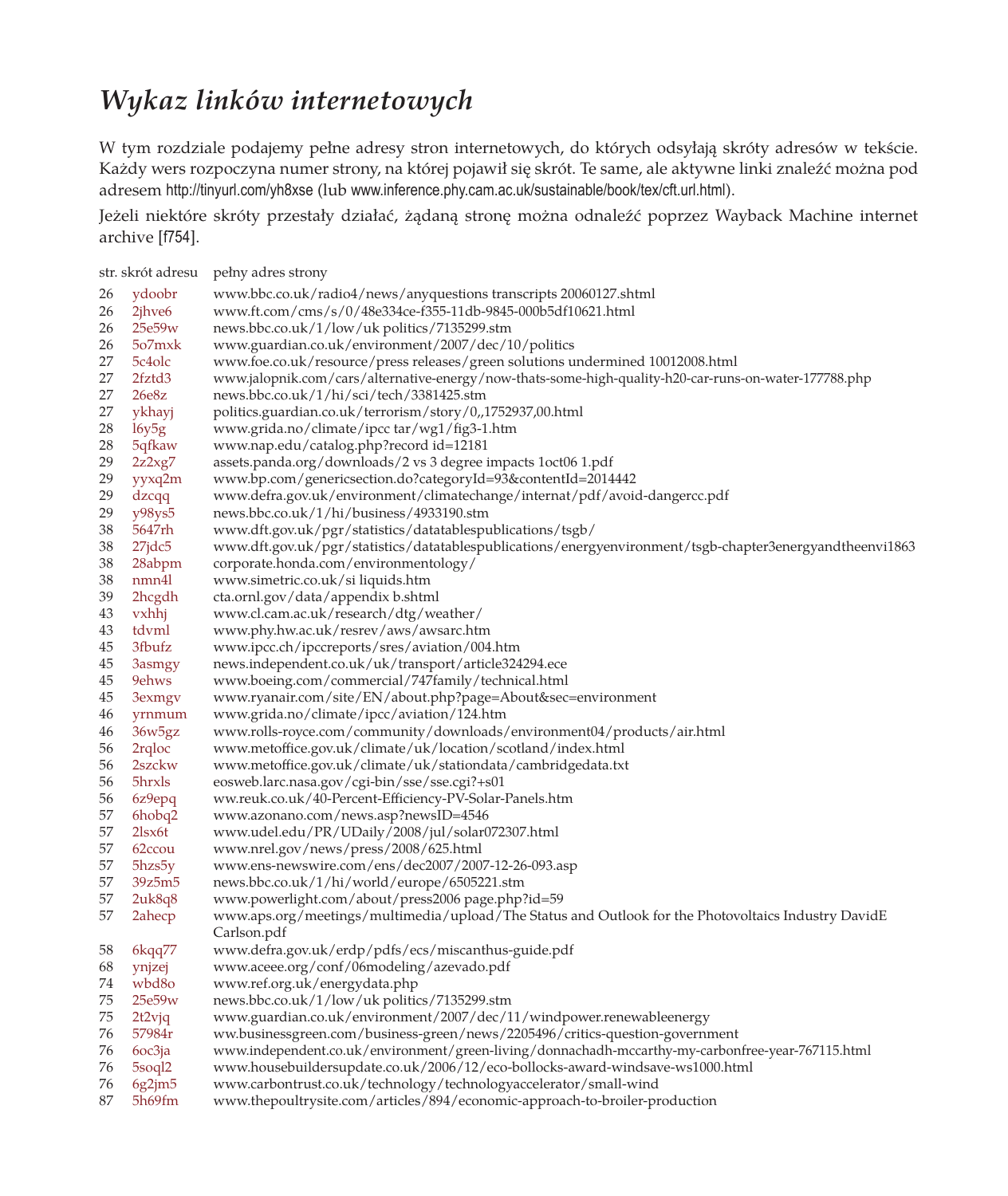87 5pwojp www.fertilizer.org/ifa/statistics/STATSIND/pkann.asp 88 5bj8k3 www.walkerscarbonfootprint.co.uk/walkers carbon footprint.html 88 3s576h www.permatopia.com/transportation.html 95 6xrm5q www.edf.fr/html/en/decouvertes/voyage/usine/retour-usine.html 102 yx7zm4 www.cancentral.com/funFacts.cfm 102 r22oz www-materials.eng.cam.ac.uk/mpsite/interactive charts/energy-cost/NS6Chart.html 102 yhrest www.transportation.anl.gov/pdfs/TA/106.pdf 102 y5as53 www.aluminum.org/Content/NavigationMenu/The Industry/Government Policy/Energy/Energy.htm 102 y2ktgg www.ssab.com/templates/Ordinary 573.aspx 103 6lbrab www.lindenau-shipyard.de/pages/newsb.html 103 5ctx4k www.wilhelmsen.com/SiteCollectionDocuments/WW Miljorapport engelsk.pdf 103 yqbzl3 www.normanbaker.org.uk/downloads/Supermarkets Report Final Version.doc 111 yttg7p budget2007.treasury.gov.uk/page 09.htm 111 fcqfw www.mod.uk/DefenceInternet/AboutDefence/Organisation/KeyFactsAboutDefence/DefenceSpending.htm 111 2e4fcs press.homeoffice.gov.uk/press-releases/security-prebudget-report 111 33x5kc www.mod.uk/NR/rdonlyres/95BBA015-22B9-43EF-B2DC-DFF14482A590/0/gep 200708.pdf 111 35ab2c www.dasa.mod.uk/natstats/ukds/2007/c1/table103.html 111 yg5fsj siteresources.worldbank.org/DATASTATISTICS/Resources/GDP.pdf 111 yfgjna www.sipri.org/contents/milap/milex/mex major spenders.pdf/download 111 slbae www.wisconsinproject.org/countries/israel/plut.html 123 uzek2 www.dti.gov.uk/energy/inform/dukes/ 123 3av4s9 hdr.undp.org/en/statistics/ 123 6frj55 news.independent.co.uk/environment/article2086678.ece 141 5qhvcb www.tramwayinfo.com/Tramframe.htm?www.tramwayinfo.com/tramways/Articles/Compair2.htm 146 4qgg8q www.newsweek.com/id/112733/output/print 146 5o5x5m www.cambridgeenergy.com/archive/2007-02-08/cef08feb2007kemp.pdf 146 5o5x5m www.cambridgeenergy.com/archive/2007-02-08/cef08feb2007kemp.pdf 146 5fbeg9 www.cfit.gov.uk/docs/2001/racomp/racomp/pdf/racomp.pdf 146 679rpc www.tfl.gov.uk/assets/downloads/environmental-report-2007.pdf 148 5cp27j www.eaton.com/EatonCom/ProductsServices/Hybrid/SystemsOverview/HydraulicHLA/index.htm 148 4wm2w4 www.citroenet.org.uk/passenger-cars/psa/berlingo/berlingo-electrique.html 148 658ode www.greencarcongress.com/2008/02/mitsubishi-moto.html 150 czjjo corporate.honda.com/environment/fuel cells.aspx?id=fuel cells fcx 150 5a3ryx automobiles.honda.com/fcx-clarity/specifications.aspx 164 yok2nw www.eca.gov.uk/etl/find/ P Heatpumps/detail.htm?ProductID=9868&FromTechnology=S WaterSourcePackaged 164 2dtx8z www.eca.gov.uk/NR/rdonlyres/6754FE19-C697-49DA-B482-DA9426611ACF/0/ETCL2007.pdf 164 2fd8ar www.geothermalint.co.uk/commercial/hydronicheatpumpranges.html 170 5kpjk8 blogs.reuters.com/environment/2008/09/09/a-silver-bullet-or-just-greenwash/ 170 yebuk8 www.dti.gov.uk/energy/sources/coal/index.html 170 yhxf8b www.worldenergy.org/wec-geis/publications/reports/ser/coal/coal.asp 170 e2m9n www.coal.gov.uk/resources/cleanercoaltechnologies/ucgoverview.cfm 183 5qntkb www.world-nuclear.org/info/reactors.htm 184 y3wnzr npc.sarov.ru/english/digest/132004/appendix8.html 184 32t5zt web.ift.uib.no/~lillestol/Energy Web/EA.html 184 2qr3yr documents.cern.ch/cgi-bin/setlink?base=generic&categ=public&id=cer-0210391 184 ynk54y doc.cern.ch//archive/electronic/other/generic/public/cer-0210391.pdf 184 yl7tkm minerals.usgs.gov/minerals/pubs/mcs/1999/mcs99.pdf 184 yju4a4 www.uic.com.au/nip67.htm 184 yeyr7z taylorandfrancis.metapress.com/index/W7241163J23386MG.pdf 184 4f2ekz www.publications.parliament.uk/pa/cm199900/cmhansrd/vo000505/text/00505w05.htm 185 2k8y7o www.nei.org/resourcesandstats/ 185 3pvf4j www.sustainableconcrete.org.uk/main.asp?page=210 185 4r7zpg csereport2005.bluescopesteel.com/ 185 49hcnw www.ace.mmu.ac.uk/Resources/Fact Sheets/Key Stage 4/Waste/pdf/02.pdf 185 3kduo7 www.esrcsocietytoday.ac.uk/ESRCInfoCentre/facts/UK/index29. aspx?ComponentId=7104&SourcePageId=18130 185 69vt8r www.osti.gov/energycitations/product.biblio.jsp?osti id=7200593 185 6oby22 www.osti.gov/energycitations/product.biblio.jsp?osti id=6773271&query id=0 185 63l2lp pubs.acs.org/cgi-bin/abstract.cgi/jacsat/2002/124/i18/abs/ja003472m.html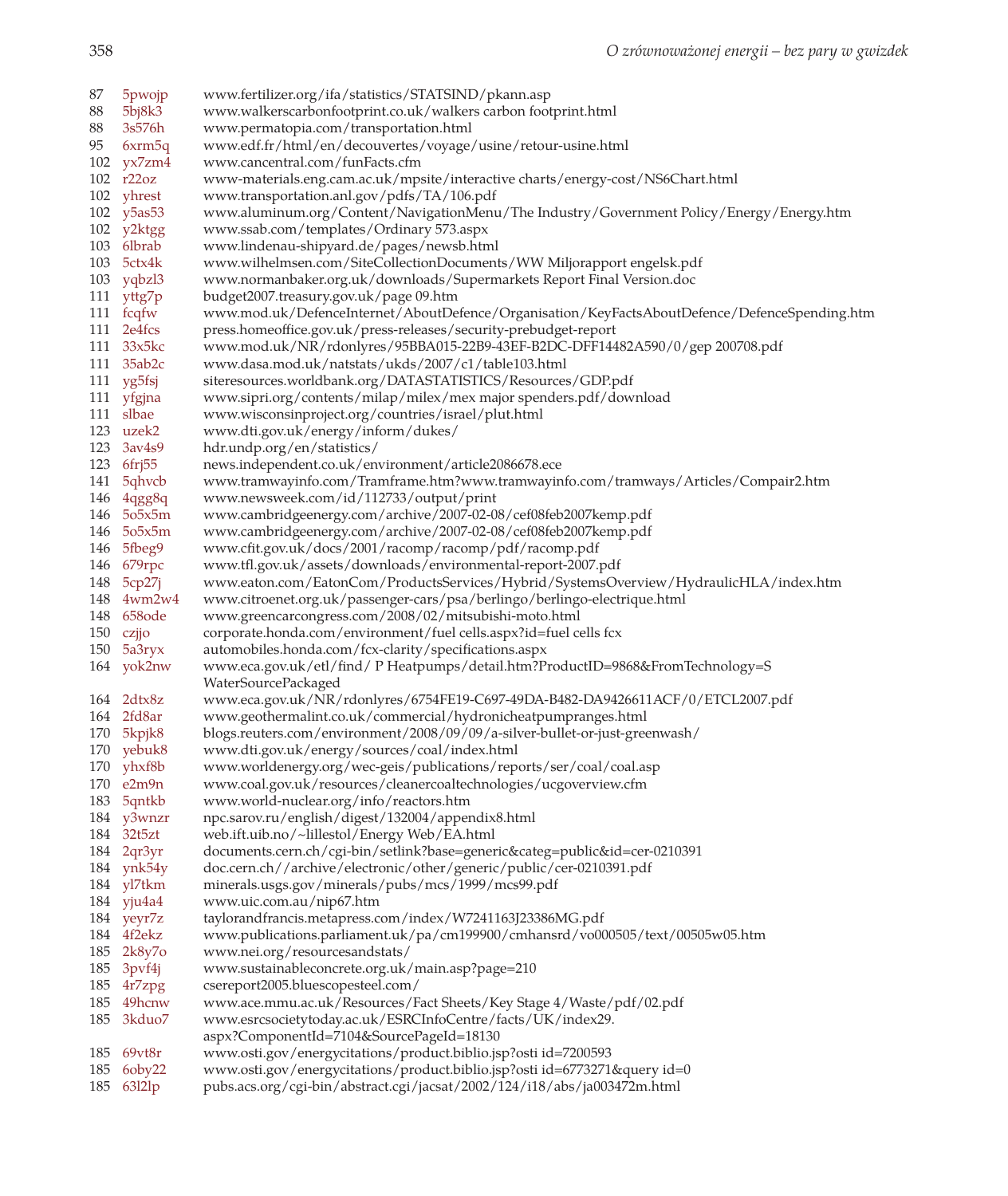| 185 wnchw          | www.feasta.org/documents/wells/contents.html?one/horelacy.html                                                                   |
|--------------------|----------------------------------------------------------------------------------------------------------------------------------|
| 185 shrln          | www.enviros.com/vrepository/                                                                                                     |
| 210 2wmuw7         | news.yahoo.com/s/ap/20071231/ap on hi te/solar roads; ylt=AuEFouXxz16nP8MRlInTJMms0NUE                                           |
| $210$ 2 $h$ xf6c   | www.eirgrid.com/EirGridPortal/DesktopDefault.aspx?tabid=WindGenerationCurve&TreeLinkModID=1451&Tr<br>eeLinkItemID=247            |
| 210 2199ht         | www.reuters.com/article/domesticNews/idUSN2749522920080228                                                                       |
| 210 3x2kvv         | www.reuters.com/article/rbssIndustryMaterialsUtilitiesNews/idUSL057816620080305                                                  |
| $211\quad 502$ xgu | www.esru.strath.ac.uk/EandE/Web sites/03-04/wind/content/storageavailable.html                                                   |
| $211$ $2n3pmb$     | www.dynamicdemand.co.uk/pdf fridge test.pdf                                                                                      |
| 211 2k8h4o         | www.int.iol.co.za/index.php?art id=vn20080201045821205C890035                                                                    |
|                    |                                                                                                                                  |
| 211 5cp27j         | www.eaton.com/EatonCom/ProductsServices/Hybrid/SystemsOverview/HydraulicHLA/index.htm<br>www.batteryuniversity.com/partone-3.htm |
| $211$ 2sxlyj       |                                                                                                                                  |
| 211 ktd7a          | www.vrbpower.com/docs/news/2006/20060830-PR-TapburySale-IrelandWindfarm.pdf                                                      |
| 211 627ced         | www.vrbpower.com/docs/whitepapers/SEItechpaper1.pdf                                                                              |
| 211 5fasl7         | www.indexmundi.com/en/commodities/minerals/vanadium/vanadium t7.html                                                             |
| 211 2wmuw7         | news.yahoo.com/s/ap/20071231/ap on hi te/solar roads; ylt=AuEFouXxz16nP8MRlInTJMms0NUE                                           |
| $228$ 5 $os7dy$    | tinyurl.com/5os7dy                                                                                                               |
| 228 yrw2oo         | tinyurl.com/yrw2oo                                                                                                               |
| 234 6eoyhg         | news.bbc.co.uk/1/hi/uk/7215688.stm                                                                                               |
| 236 yu8em5         | www.foe.co.uk/resource/reports/paying for better transport.pdf                                                                   |
| 236 3x2cr4         | news.bbc.co.uk/1/hi/england/london/6151176.stm                                                                                   |
| 236 2dd4mz         | news.bbc.co.uk/1/low/uk politics/6391075.stm                                                                                     |
| 236 7vlxp          | www.lse.ac.uk/collections/pressAndInformationOffice/newsAndEvents/archives/2005/IDCard FinalReport.htm                           |
| 236 6x4nvu         | www.statoil.com/statoilcom/svg00990.nsf?opendatabase&artid=F5255D55E1E78319C1256FEF0044704B                                      |
| 236 39g2wz         | www.dillinger.de/dh/referenzen/linepipe/01617/index.shtml.en                                                                     |
| $236 \quad 3ac8sj$ | www.hydro.com/ormenlange/en/                                                                                                     |
| 236 y7kg26         | www.politics.co.uk/issue-briefs/economy/taxation/tobacco-duty/tobacco-duty-\$366602.htm                                          |
| 237 r9fcf          | en.wikipedia.org/wiki/War on Drugs                                                                                               |
| 237 ysncks         | news.bbc.co.uk/1/low/uk politics/6205174.stm                                                                                     |
| 238 2vq59t         |                                                                                                                                  |
|                    | www.boston.com/news/globe/editorial opinion/oped/articles/2007/08/01/the 63 billion sham/                                        |
| 238 ym46a9         | https://www.cia.gov/cia/publications/factbook/print/xx.html                                                                      |
| 238 99bpt          | www.guardian.co.uk/Iraq/Story/0,2763,1681119,00.html                                                                             |
| 238 2bmuod         | www.guardian.co.uk/environment/2007/aug/13/renewableenergy.energy                                                                |
| 238 3g8nn8         | image.guardian.co.uk/sys-files/Guardian/documents/2007/08/13/RenewablesTargetDocument.pdf                                        |
| 238 3jo7q2         | www.viewsofscotland.org/library/docs/HoL STC RE Practicalities 04.pdf                                                            |
| 247 2ykfgw         | www.guardian.co.uk/environment/2007/jan/09/travelsenvironmentalimpact.greenpolitics                                              |
| 247 2nsvx2         | www.number-10.gov.uk/output/Page10300.asp                                                                                        |
| 247 yxq5xk         | commentisfree.guardian.co.uk/george monbiot/2007/01/an open letter to the prime mi.html                                          |
| 254 3doaeg         | web.archive.org/web/20040401165322/members.cox.net/weller43/sunshine.htm                                                         |
| $255$ 3lcw9c       | knol.google.com/k/-/-/15x31uzlqeo5n/1                                                                                            |
| 264 voxbz          | news.bbc.co.uk/1/low/business/6247371.stm                                                                                        |
| 264 yofchc         | news.bbc.co.uk/1/low/uk/7053903.stm                                                                                              |
| 264 3e28ed         | www.grida.no/climate/ipcc tar/wg1/118.htm                                                                                        |
| 274 2bhu35         | www.lafn.org/~dave/trans/energy/rail vs auto EE.html                                                                             |
| $277$ 6by8x        | encarta.msn.com/encyclopedia 761553622/Internal-Combustion Engine.html                                                           |
| 277 348whs         | www.cleangreencar.co.nz/page/prius-petrol-engine                                                                                 |
| 282 ydt7uk         | www.nrel.gov/business opportunities/pdfs/31235sow.pdf                                                                            |
| 282 yaoonz         | www.windpower.org/en/tour/wres/shear.htm                                                                                         |
| 283 6086ес         | www.londonarray.com/london-array-project-introduction/offshore/                                                                  |
| 283 6bkvbn         | www.timesonline.co.uk/tol/news/world/asia/article687157.ece                                                                      |
| 284 yekdaa         | www.windpower.org/en/stat/betzpro.htm                                                                                            |
| 284 ymfbsn         |                                                                                                                                  |
| 284 ypvbvd         | www.windpower.org/en/tour/wres/powdensi.htm                                                                                      |
|                    | www.ref.org.uk/images/pdfs/UK Wind Phase 1 web.pdf                                                                               |
| 284 wbd8o          | www.ref.org.uk/energydata.php                                                                                                    |
| 292 33ptcg         | www.stevefossett.com/html/main pages/records.html                                                                                |
| 294 6r32hf         | www.theaustralian.news.com.au/story/0,25197,23003236-23349,00.html                                                               |
| 297 2af5gw         | www.airliners.net/info/stats.main?id=100                                                                                         |
| 297 32judd         | www.wildanimalsonline.com/birds/wanderingalbatross.php                                                                           |
| 297 2qbquv         | news.bbc.co.uk/1/low/sci/tech/6988720.stm                                                                                        |
| 297 5h6xph         | www.goldcoastyachts.com/fastcat.htm                                                                                              |